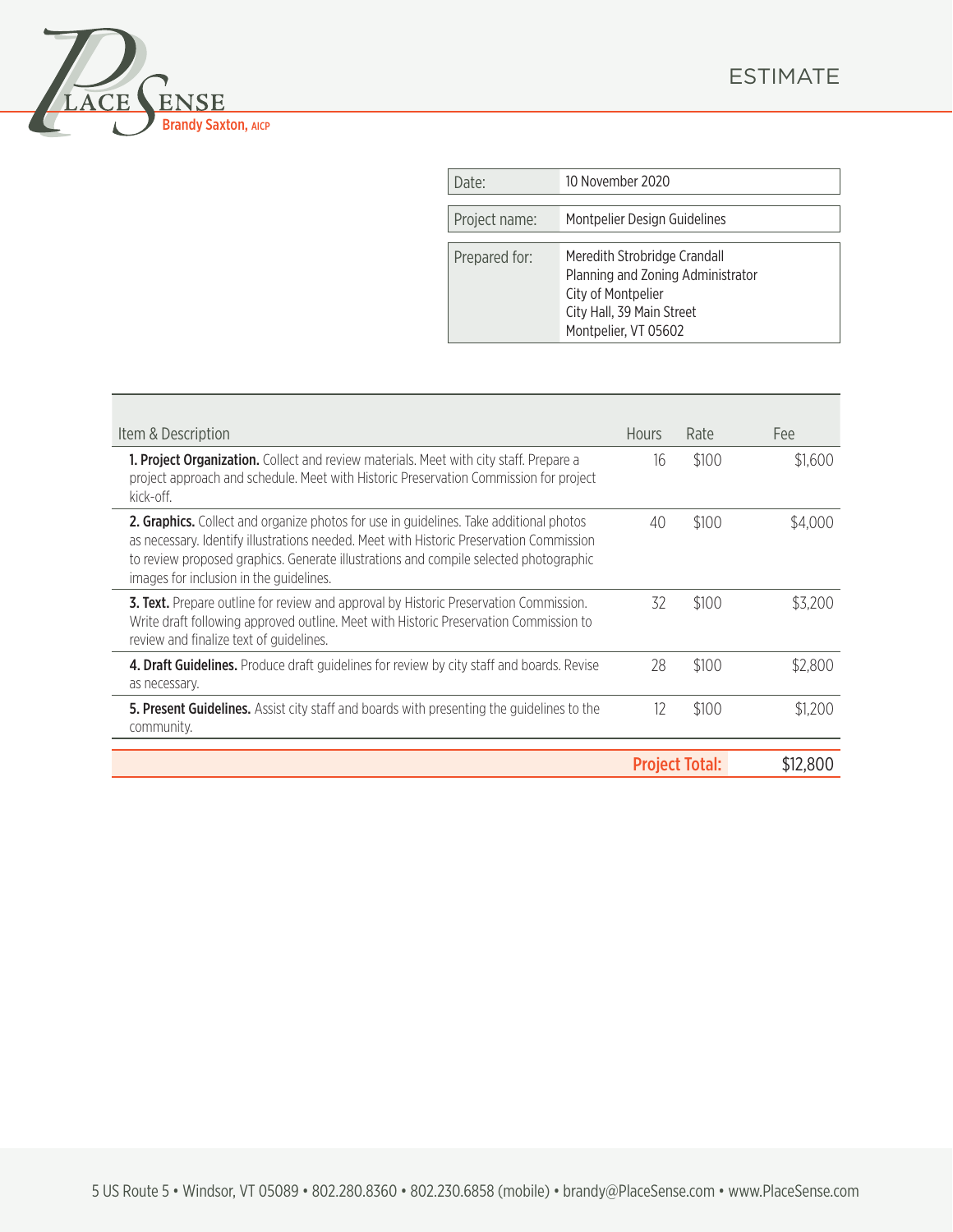# **Chapter 220. Overlay Zoning Districts**

# **Section 2201. Design Review Overlay District**

### 2201.A **Purpose and Declaration of Public Policy.**

- (1) The City Council finds that Montpelier is a compact community with special historical, architectural, engineering, urban design, visual, natural, and cultural significance. In particular, the city has retained a wealth of historic buildings, newer buildings, parks, common areas, bridges, structures, travel corridors, and other contributing resources that, together, establish the city's exceptional visual quality and convey a distinctive and powerful sense of place and time to residents and visitors alike. The tangible fabric of that visual quality represents an intricate weave of historic buildings, landscapes, and structures, including monumental public buildings, dignified commercial blocks, architecturally distinctive residences, important common areas, wooded hillsides, and traditional patterns of streets and walkways that join these interconnected resources, thus revealing the city's historic patterns of settlement from its founding to present day.
- (2) The City Council also finds: (i) that the city's special historic and aesthetic character has been compromised in the past, either through the destruction of entire buildings; through the incremental loss of small or selective features on individual buildings that results in a substantial and cumulative loss over time; or through the location or design of new buildings that compromise the visual and historic quality of the city; and (ii) that such compromises have occurred without adequate consideration or awareness of the irreplaceable loss to the people of the city of the aesthetic, cultural and historic values represented by those resources.
- (3) It is hereby declared as a matter of public policy that the protection, enhancement, perpetuation, and use of the city's architectural, engineering, landscape, and cultural features of historic or aesthetic value is a public good and is required in the interest of health, prosperity, safety, and general welfare of the people. The purpose of this Design Review Overlay District is to: (i) accomplish the protection, enhancement and perpetuation of those features that represent the city's cultural, social, economic, political, engineering, and architectural history; (ii) safeguard the city's historic, aesthetic and cultural heritage; (iii) stabilize and improve property values; (iv) foster civic pride in the accomplishments of the past;  $(v)$  protect and enhance the city's attractions to tourists and visitors, thus furthering support and stimulus to business and industry; (vi) strengthen the economy of the city; (vii) promote the use of historic resources for the education, enjoyment, and welfare of the people of the city; and (viii) protect significant viewsheds, including gateway views of the Vermont State House, a National Historic Landmark that is representative of the city's historic role as a seat of government.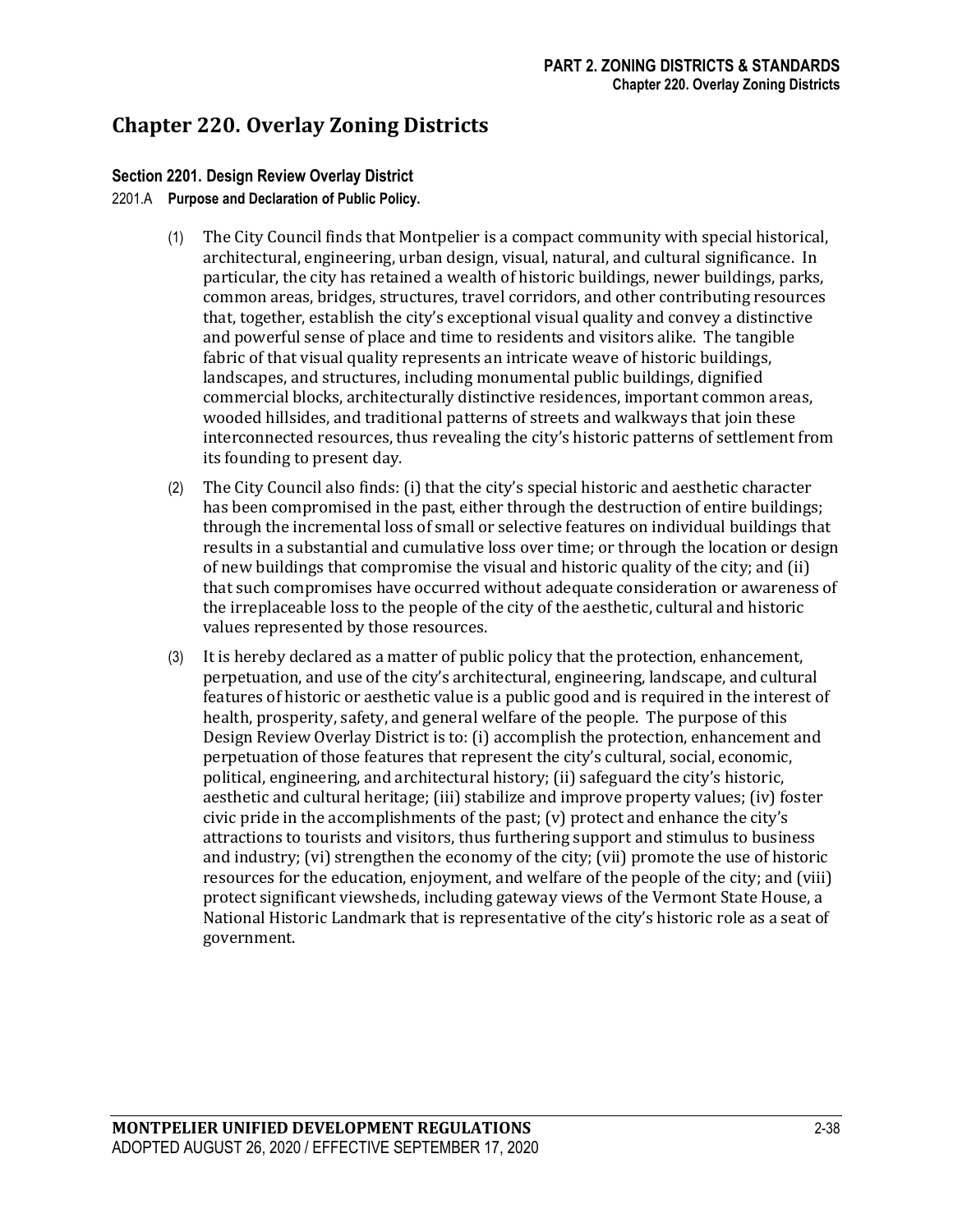- (4) The Design Review Standards, Guiding Design Principles, Specific Design Standards, and New Construction Standards contained herein are intended to advance the purposes of this Design Review Overlay District identified in Paragraph (3) above. Any supplemental educational publications or brochures, as referenced in Section 2201.G(3), prepared by the Design Review Committee or by the city's Historic Preservation Commission, as authorized by this ordinance, are intended to serve as practical, informative guides for property owners and are not substitutes for the standards, principles or guidelines contained herein. Instead, such educational materials should be read in conjunction with the provisions of this ordinance, a means to become better informed about the process required to obtain permits.
- (5) The goals of the Design Review Overlay District are as follows:
	- (a) To preserve the City's irreplaceable historic resources, its built environment, and historic settlement pattern.
	- (b) To promote and support new development projects that are compatible with and complement the City's historic architecture.
	- (c) To retain a strong sense of place for residents and visitors and foster civic pride in the beauty of the City's historic and cultural heritage.
	- (d) To safeguard the City's cultural landscape and significant viewsheds including gateway views of the City and State Capitol.
- 2201.B **Enabling Legislation.** In accordance with 24 V. S. A. Chapter 117 §4414(1)(E), the Design Review Overlay District has been created to guide development in areas with particular historical, architectural, urban design, visual and cultural significance.
- 2201.C **Overlay Zoning.** These design review regulations are an overlay zoning district and are therefore in addition to any requirements of the underlying zoning district. All uses and dimensional requirements of the underlying zoning district remain the same.
- 2201.D **Boundary.** The Design Review Overlay District shall consist of all lands depicted in Design Review Overlay District on the official City of Montpelier Zoning Map kept on file in the Department of the Planning and Community Development and incorporated into these Regulations.
- 2201.E **Applicability.** Except as provided herein, development within the Design Review Overlay District shall meet the provisions of this Section.
	- (1) **Exempt Development.** The following development is exempt from design review approval requirements:
		- (a) The subdivision of land.
		- (b) Interior alterations or changes of use that will not result in any exterior modifications. The alteration to doors or windows, located on exterior walls is not an exempt activity.
		- (c) Repainting of exterior painted surfaces provided that destructive surface preparation treatments, including, but not limited to high-pressure water washing, grinding, water blasting, sandblasting, and chemical cleaning are not used.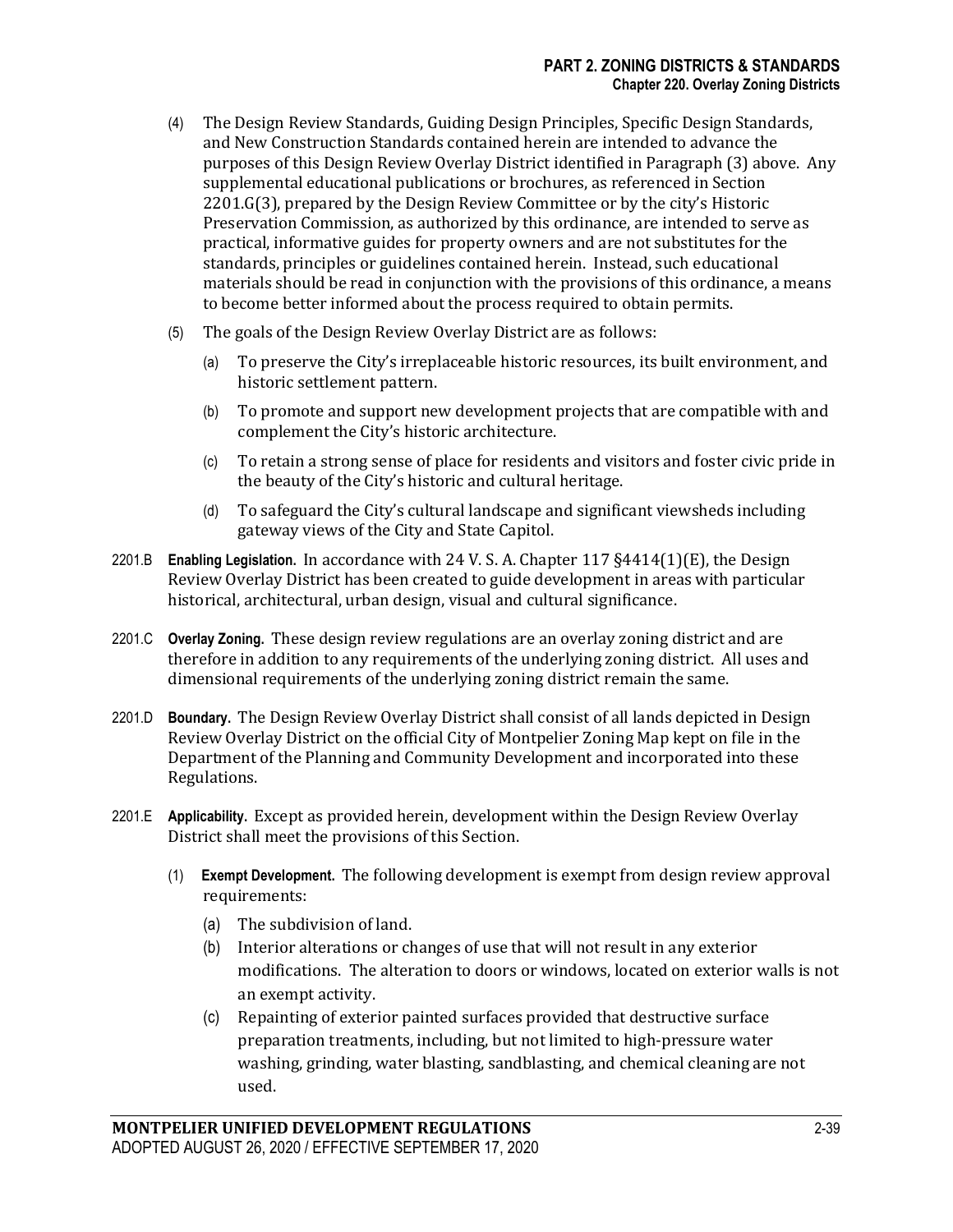- (d) Roof repair with in-kind roofing material.
- (e) Repair or replacement of roof drainage systems, including flashing, downspouts, gutters, snow guards, and rain barrels.
- (f) Temporary mechanical or equipment installations lasting no more than one hundred twenty (120) days, which will not damage character defining features of a building.
- (2) **Limitations.** Consistent with the goals laid out in Section 2201.A(5), development associated with a community facility shall be governed by this Section 2201 to the extent allowed by Section 3103 of these regulations.

#### 2201.F **Submittal Requirements.**

- (1) **Standard Materials**: In addition to the materials required by any other provisions of these Regulations, applications for design review shall include information sufficient to demonstrate compliance with this Section. At a minimum, applications will typically contain the following, as appropriate for the specific project:
	- (a) A written description of proposed work.
	- (b) Locational map showing the parcel location.
	- (c) Current color photographs showing the site and affected structures, all sides, neighboring structures and relevant details.
	- (d) Building elevations, drawn to scale, or annotated photographs of the existing structure, including architectural details such as trim and molding. These drawings do not need to be drawn by an architect, but must be drawn to scale, easy to read, and must include architectural details.
	- (e) A drawing clearly showing new structures and/or changes to existing structures.
	- (f) A plan showing proposed landscaping including information on the type and size of plant materials to be installed. (This is required for projects subject to Site Plan review.)
	- (g) A description of all materials to be used on the exterior of any building. Physical samples of building materials are also helpful for review.
	- (h) Cut sheets for lighting fixtures, bulb type, lumens, and direction of light.
	- (i) If replacing materials that are part of Character Defining Features, a written description of the existing condition of materials and why repair is not feasible.
- (2) **Additional Materials**. The Design Review Committee or Administrative Officer, as appropriate, may require an applicant to submit additional information, as necessary to determine compliance with these rules.

### 2201.G **Review Process.**

(1) **Determination of Review Type:** The Administrative Officer shall review projects requiring Design Review per Chapter 420 and either: (1) review the applications administratively per Section 2201.G(5); or (2) refer them to the Design Review Committee for review.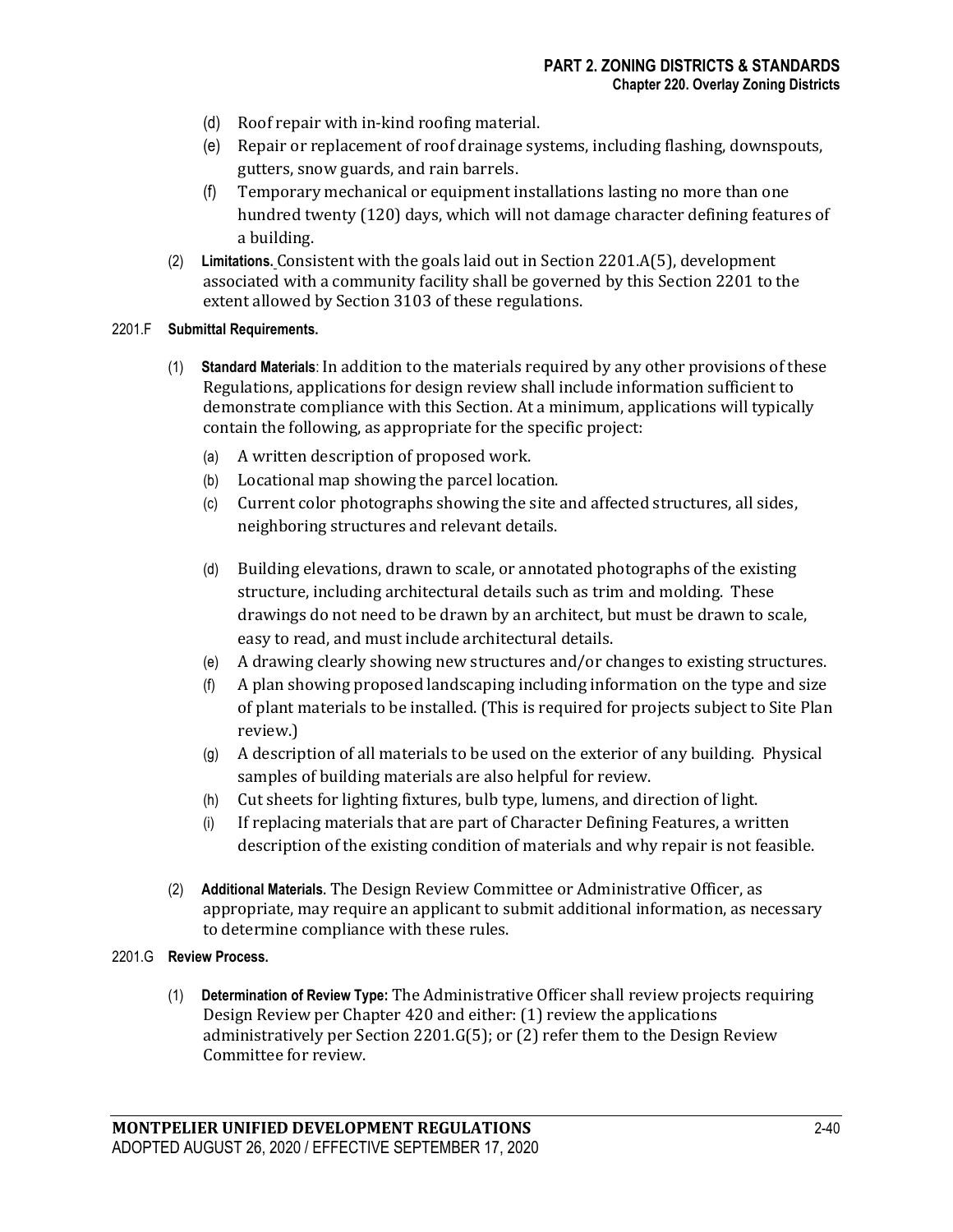- (2) **Review Criteria:** The Design Review Committee, the Administrative Officer, and the Development Review Board shall evaluate an application's conformance to the criteria set forth in the following design standards when making a determination or recommendation on an application (i.e., alteration or addition to an existing historic or non-historic building, new building, new sign, etc.).
- (3) **Additional Guidance Materials:** The Administrative Officer, Design Review Committee, and Development Review Board may use additional outside materials in making recommendations and determinations, including the following: (i) the Secretary of the Interior's Standards for Rehabilitation, attached as  $\Delta p$  pondix  $\Delta$ ; (ii) the Montpelier Guidelines for **[title TBD]**, attached as Appendix B; and (iii) any other supplemental educational publications or brochures prepared by the Committee or the City's Historic Preservation Commission, and available through the Department of Planning and Community Development. fievre<br>dards<br>dards<br>**[title**<br>blica<br>comm
- (4) **Optional Referral:** The Administrative Officer may refer applications to the Design Review Committee when there is uncertainty about whether the proposal is eligible for administrative review.
- (5) **Administrative Review.** The following may be reviewed by the Administrative Officer without review by the Design Review Committee:
	- (a) Routine maintenance and repair of existing structure(s) and site improvements, including repairs and changes to siding and roofing, provided that all changes are in-kind.
	- (b) Repair, replacement, and installation of mechanical, electrical, data, and plumbing systems on the rear building elevation provided that such work does not alter or permanently change the appearance or affect character-defining features of the building.
	- (c) Repair or partial replacement of deteriorated porches, cornices, exterior siding, doors, balustrades, stairs, or trim when the repair or replacement is done in-kind.
	- (d) Window and door repair and maintenance including the installation of storm windows and doors that do not require permanent alteration to the window or door openings and where all visually-related windows or doors on the same façade receive the same storm window or door treatment.
	- (e) New or modified retractable awnings on the side elevation of residential buildings and all elevations of commercial buildings.
	- (f) One accessory structure meeting the requirements of Section  $1101.B(1)$  per lot located in the side or rear yard.
	- (g) Exterior placement of meters, vents, cable or telephone boxes, wiring, antennas, satellite dishes and components of HVAC systems including heat pumps located on the side building elevation.
	- (h) Electric, fuel or propane tanks less than 500 gallons, gas meters, cable boxes, satellite dishes less than 3 feet in diameter, HVAC equipment, service meters, sprinkler systems, valves, wiring, and any associated screening systems.
	- (i) Above-ground storage tanks not exceeding a total of 500 gallons per property which are located in the side yard and generally not visible from the public right-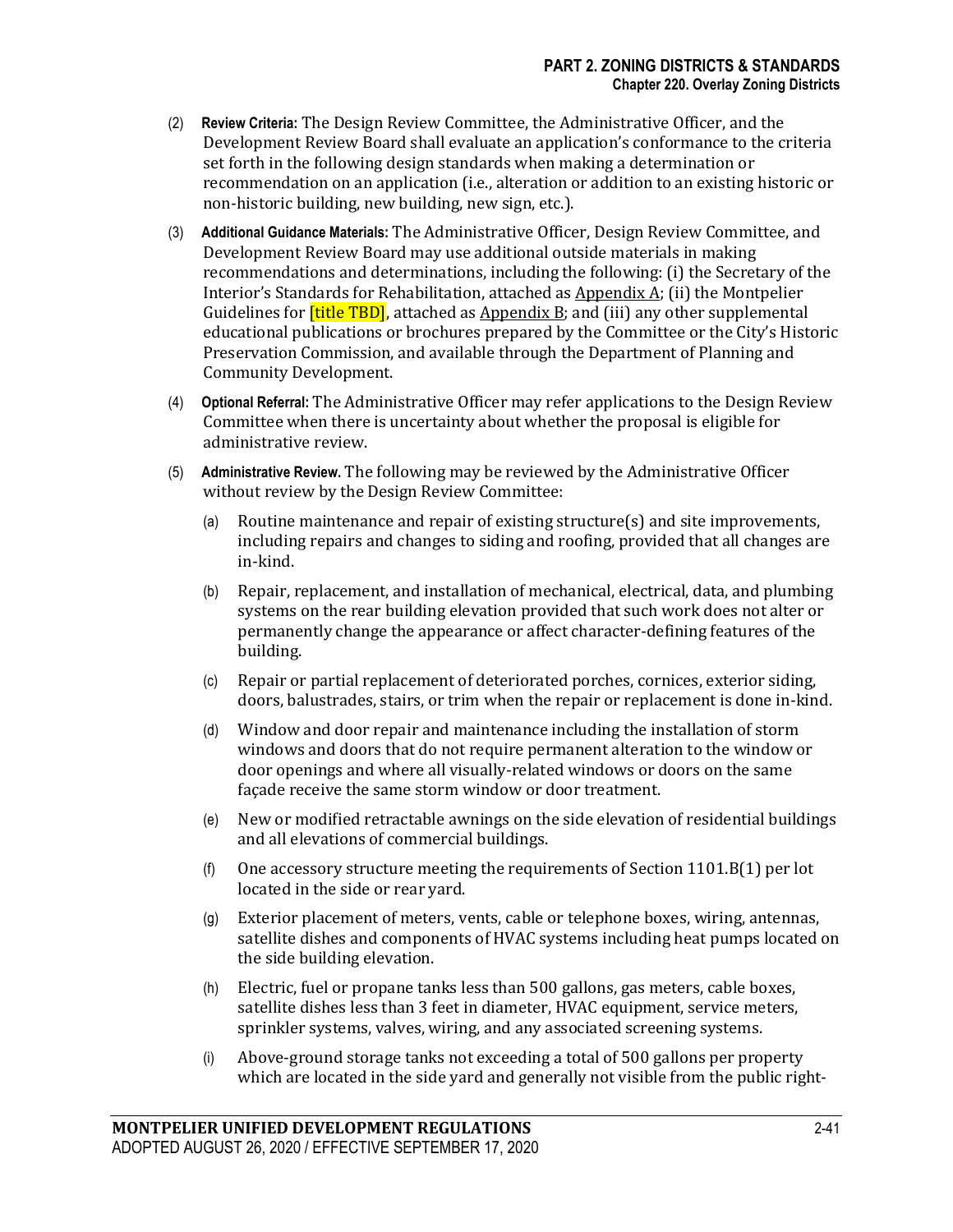of-way.

- (j) Americans with Disability Act (ADA) features, such as ramps, located on the sides or rear building elevation.
- (k) Installation of roof drainage systems, including flashing, downspouts, gutters, snow guards, and rain barrels.
- (l) The removal of signs.
- (m) Modifications to plans previously approved by the Design Review Committee upon a finding that the proposed change:
	- (i) Is not a material change; and
	- (ii) Does not affect any character-defining features on the parcel.
- (6) **Design Review Committee Review**: All projects not specified for Administrative Review in Section 2201.G(5) must be reviewed by the Design Review Committee.
- (7) **Informal Review:** Applicants whose projects or properties are located within the Design Review Overlay District are encouraged to have an informal meeting with the Administrative Officer or the Design Review Committee, as appropriate, to obtain information or guidance:
	- (a) prior to undertaking significant repairs, or for technical assistance with implementing recommended repair and maintenance practices; and
	- (b) to get preliminary guidance regarding the proposed activity or project and the necessary application contents.

#### 2201.H **Design Review Standards.**

- (1) **Design Standards.** Project requiring Design Review shall be evaluated based on the following standards, as applicable:
	- (a) **All Projects**.
		- (i) Exterior design and materials of new construction or alterations of existing buildings shall be consistent and compatible with the characteristics of the existing building or other properties in the district;
			- 1. Additions to existing buildings shall respect and be compatible with the size, scale, materials, detailing, and overall character of the primary building and its environs.
			- 2. Additions shall not obscure or undermine the essential form and character of the original building, and should reflect the addition's period and style as appropriate.
		- (ii) Existing buildings shall be recognized as a physical record of its time, place, and use. Changes that create a false sense of historical development, such as adding conjectural features or architectural elements from other buildings, shall not be undertaken. New construction, additions, and alterations shall be of their own time and shall not create a false sense of historicity;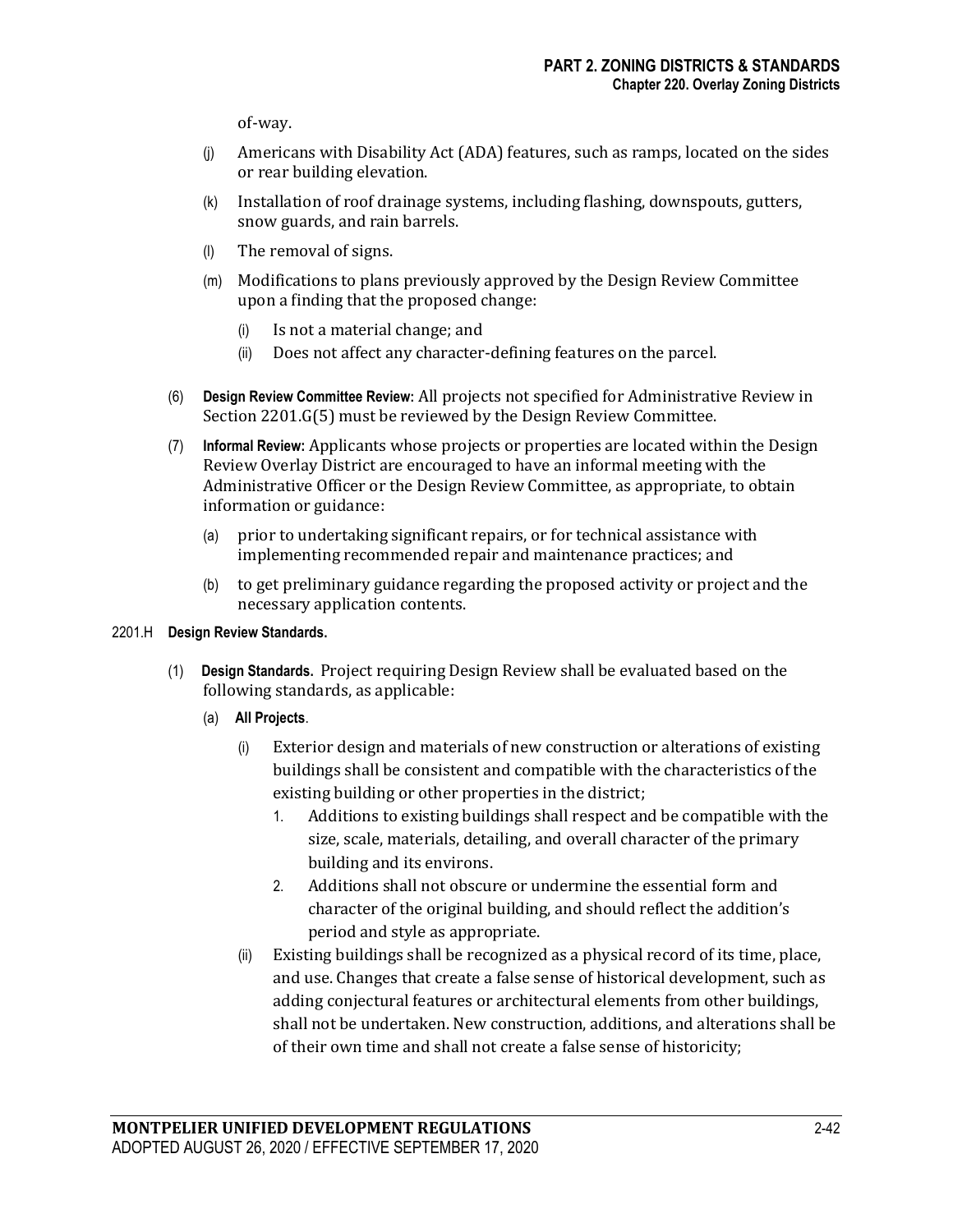- (iii) Proposed landscaping shall be compatible with the Neighborhood and the site on which the project is located.
- (iv) Location and appearance of all utilities, mechanical equipment, trash storage, and fencing shall be sited to minimize adverse visual impact or adequately and appropriately screened from public view;
- (v) Alterations to buildings called for by public safety, accessibility, and fire codes shall be designed to maintain the character of the construction materials and features to the maximum extent feasible;
- (vi) Where applicable, development shall be designed to respect views of the State House Dome;
- (vii) For parcels with both river and street frontage, development shall be oriented so that both river and street façades are primary. Materials on the riverside of a structure shall be of equal character and quality as those on the street side. Both façades should incorporate fenestration, detailing, and other building components that are dimensionally proportional and are pedestrian friendly.
- (viii) **Height.** The height of building additions shall not overwhelm the primary façade.
	- 1. The height of building additions shall be considered in relation to the varied heights of existing building and adjacent buildings.
- (ix) **Proportion.**
	- 1. The relationship between the width and height of the façades of buildings shall be compatible with adjacent buildings.
	- 2. The relationship of width to height of windows and doors of adjacent buildings shall be referenced and incorporated into the design of new additions.
- (x) **Rhythm.** The visual patterns established by the alterations of solid walls and openings (windows and doors) in the façade of buildings shall create a rhythm.
	- 1. Proportional architectural details, a sense of rhythm, and regular spacing of fenestration shall be considered.
	- 2. Scale and massing of architectural features shall present a variety in their composition.
- (xi) **Roof Shape and Equipment.**
	- 1. The similarity or compatibility of roof shapes in the immediate areas shall be considered in the alteration of a building.
	- 2. Rooftop equipment and fixtures on flat roofs shall be concealed from eye level view from adjacent public rights-of-way, and from the ground level of any adjacent properties.
- (xii) **Architectural Features.** Architectural features, including but not limited to, cornices, windows, shutters, fanlights, entablature, trim, and other forms of molding or character-defining detailing prevailing on the existing building shall be considered in the alteration of a building.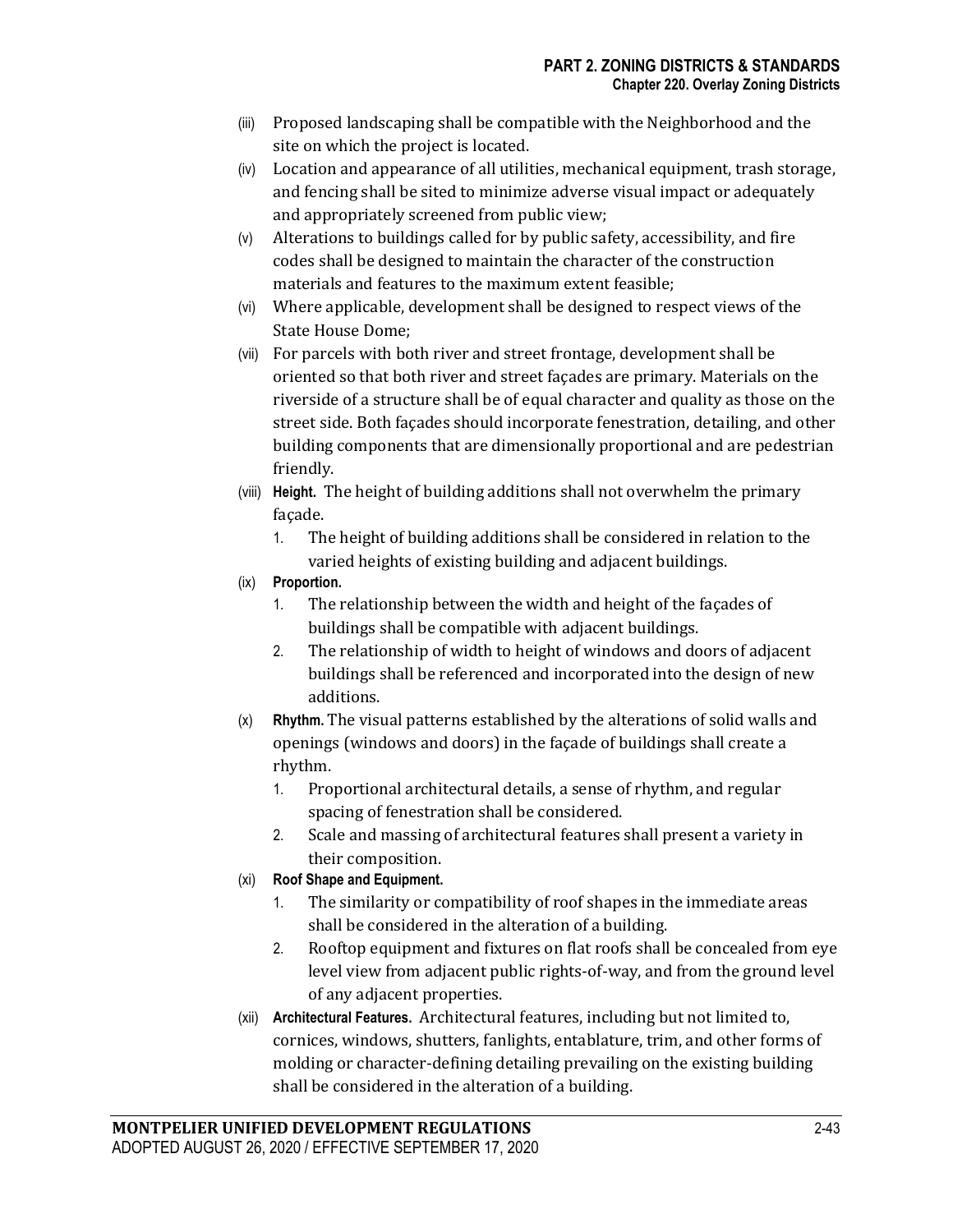- (xiii) **Roof Drainage Systems.** Roof drainage systems shall not hide or obscure architectural character-defining features and shall run adjacent to building corners when possible.
- (xiv) **Signage.** When removing a sign, evidence of the sign's installation must be removed to the greatest extent practicable.

# (b) **Additions and Alterations to Historic Buildings**

# (i) **Generally Applicable**

- 1. The historic character of a property shall be retained and preserved. The removal of historic materials or alteration of features and spaces that characterize a historic property shall be avoided.
- 2. Character-defining features, finishes, and construction techniques or examples of craftsmanship that characterize a historic building shall be preserved. For instance:
	- a. Additions shall not obscure or undermine the essential form and character of the original building, and should reflect the addition's period and style as appropriate; and
	- b. Additions to buildings shall not introduce style and features that are not compatible with the historic building.
- 3. Development shall not destroy Character Defining Features.
	- a. Deteriorated Character Defining Features shall be repaired rather than replaced. Where the severity of deterioration requires replacement of a character-defining feature, the new feature shall be replaced in-kind.
- 4. Any treatments that cause damage to historic materials, including but not limited to chemical or physical treatments such as sandblasting, shall not be approved.
- 5. Any new development shall be differentiated from the old, but shall respect and be compatible with the massing, size, scale, architectural features, detailing and overall character of the primary historic building and nearby historic properties.
- (ii) **Rhythm.** Patterns of solids and openings shall be preserved to the extent feasible.
	- 1. It is not appropriate to add, cover over, or remove a window or door opening on façades visible from a public street unless the applicant can demonstrate it is essential to operations occurring within the building. In those cases where a window or door opening must be added, covered or removed, a suitable design solution that maintains the architectural integrity of the façade shall be proposed, including retention of the window or door opening and trim, with any infill material set back within the opening.
- (iii) **Site Features.** Existing historic and contributing resources such as street trees, fences, gates, walls, steps, gazebos, walkways, front and side yard patterns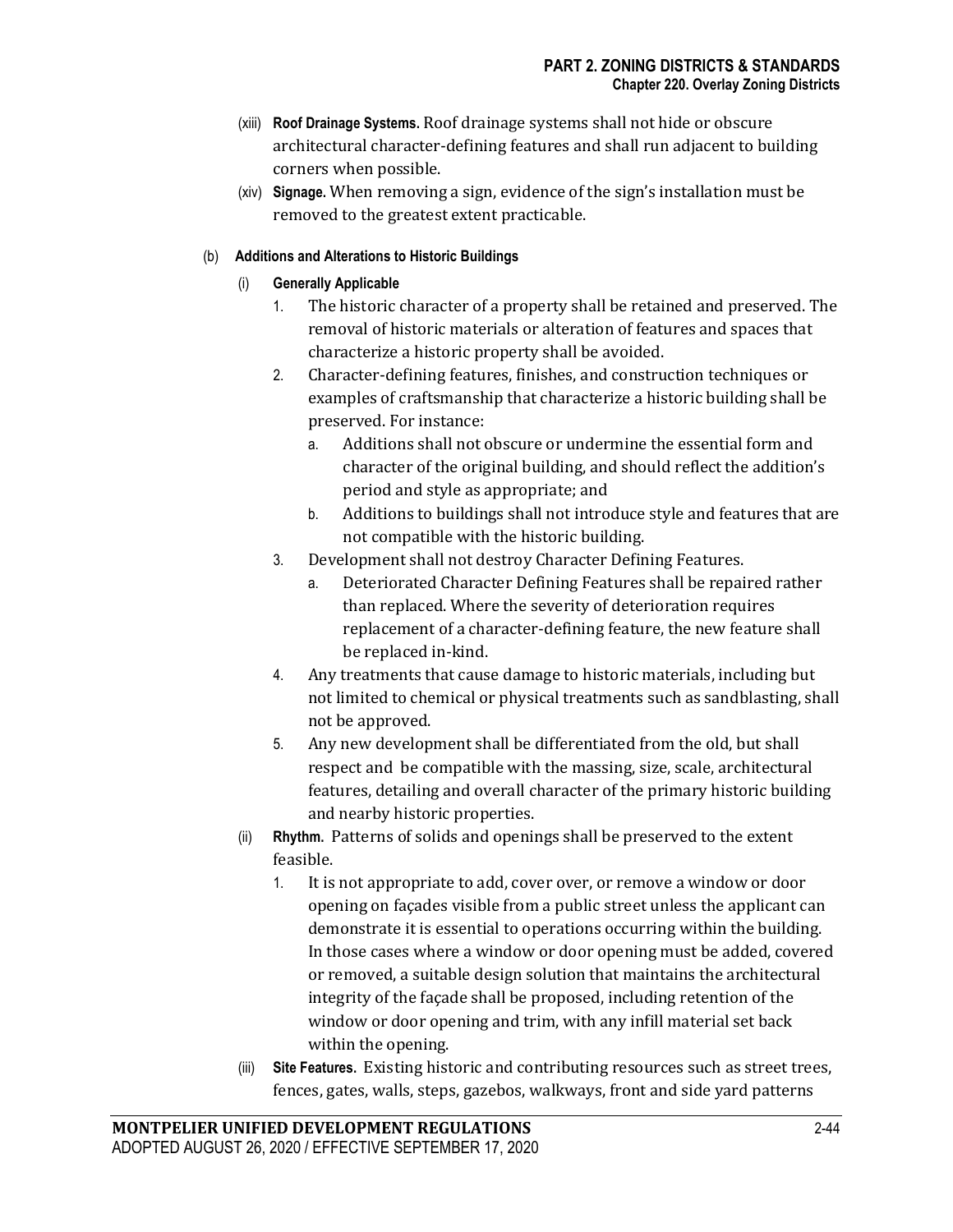shall be retained or restored when impacted by the alteration of a building. Walls and fences shall be compatible with the site and the building in scale, traditional materials, and design that reflects the period of the building and/or is compatible with the surrounding context.

- (iv) **Materials.** Character Defining Materials should be preserved to the maximum extent practicable and replaced in-kind when they have deteriorated beyond repair. Replacement materials shall match existing materials to the maximum extent feasible. Covering Character Defining Materials with new materials shall be avoided.
	- 1. An alteration shall be considered to be compatible if the building materials used possess a kind or type which are appropriate to that building. Materials selected shall either fit the context of the existing building and/or reflect the nature and use of the structure.
	- 2. Materials shall be selected for the long-term performance and durability.
	- 3. When composite materials are appropriate, they should be treated in the same manner of the replaced material(s).
- (v) **Roof Shape.** Roof forms and pitch shall not be altered on the primary façade.
- (vi) **Architectural Features.**
	- 1. Architectural or Character Defining Features prevailing on the existing building shall be considered in the alteration of a building.
	- 2. When an architectural feature on a historic building has deteriorated beyond repair, the replacement architectural feature shall match the existing in design, texture, other visual qualities, and materials.
	- 3. Architectural features on an addition shall not duplicate, but shall respect the original building's architectural features.

# (vii) **Windows and Doors.**

- 1. Character Defining window and door patterns, placement, sizes, proportions, and original features such as trim, sash and moldings, shall be preserved to the extent possible. When preservation is not possible, such Character Defining windows and doors must be rehabilitated or replaced in-kind.
- 2. Windows and doors that are not Character Defining, may be replaced, but such replacements must be compatible with the historic building's style, materials, and architectural features. .

### (viii) **Porches and Stairs.**

- 1. The location of porches, ramps, and stairs shall be placed in a manner that does not impact or undermine the original and significant ornamentation or detailing of the existing building.
- 2. Stairs, ramps and porches shall employ suitable detailing to connect and be compatible with the historic and important design features of existing buildings and new construction.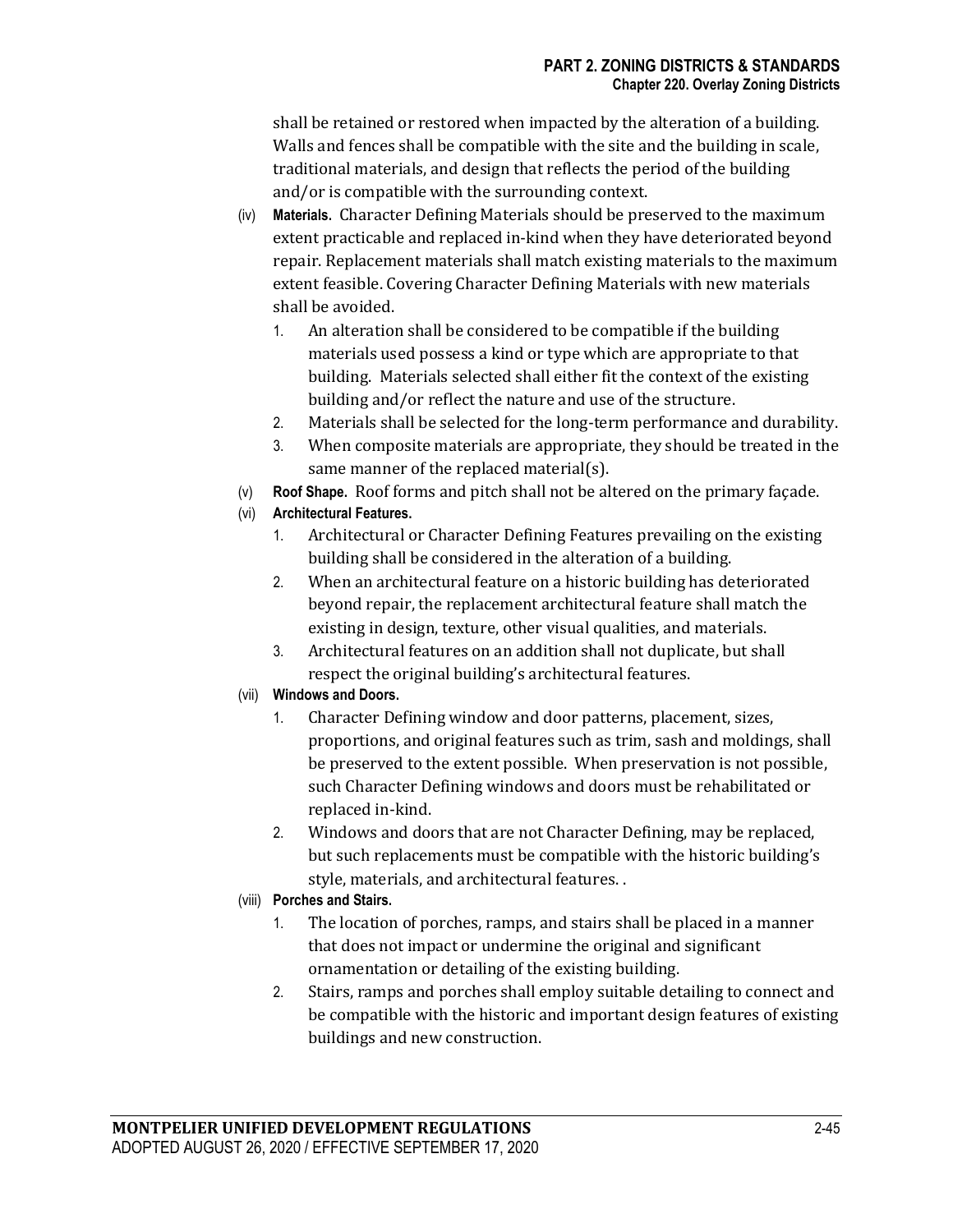3. Stairs and ramps shall be designed in a manner with details and materials that provide the most sensitive and compatible structure and that fits the building design and layout.

## (c) **Projects that Do Not Involve an Historic Building**

- (i) **Additions and Alterations.** Additions and alterations to non-historic and noncontributing structures shall respect and be compatible with existing patterns and setbacks found in adjacent buildings. New additions on nonhistoric and non-contributing structures that overshadow or diminish the historic character of adjacent contributing structures are prohibited.
- (ii) **New Development.**
	- 1. New development shall incorporate sustainable design and construction methods and materials compatible with historic materials and styles.
	- 2. **Scale and Massing**. The scale and massing of new buildings shall be compatible with surrounding structures.
		- a. Compatible scale and massing can be achieved by incorporating a variety of shapes or materials, such as columns, windows and their placement, doorways, roof segments, and wall patterns.
	- 3. **Orientation.** New buildings shall be oriented toward, and relate both functionally and visually to, public streets and/or common greens, parks, or plazas. To provide a uniform streetscape, new principal structures shall be located and oriented with their fronts parallel to the street and with the setback distance comparable to adjacent structures.
		- a. Consideration shall be given to buildings serving special civic, social, or cultural functions, including places of worship, that may be designed to serve as prominent focal points and result in different site planning parameters within the district, subject to the limitations noted in Section 3103 of these regulations.
	- 4. **Height.** The height of a new building shall be compatible with the varied heights of existing adjacent buildings.
	- 5. **Proportion.**
		- a. The relationship between the width and height of the facades of buildings shall be similar to adjacent buildings.
		- b. The relationship of width to height of windows and doors of adjacent buildings shall be referenced and incorporated into the design of a new building.
	- 6. **Rhythm.** The visual patterns established by the alterations of solid walls and openings (windows and doors) in the façade of buildings create a rhythm. These patterns of solids and openings shall be compatible to the adjacent buildings in the construction of a new building.
		- a. In making this determination, proportional architectural details, a sense of rhythm, and regular spacing of fenestration shall be considered.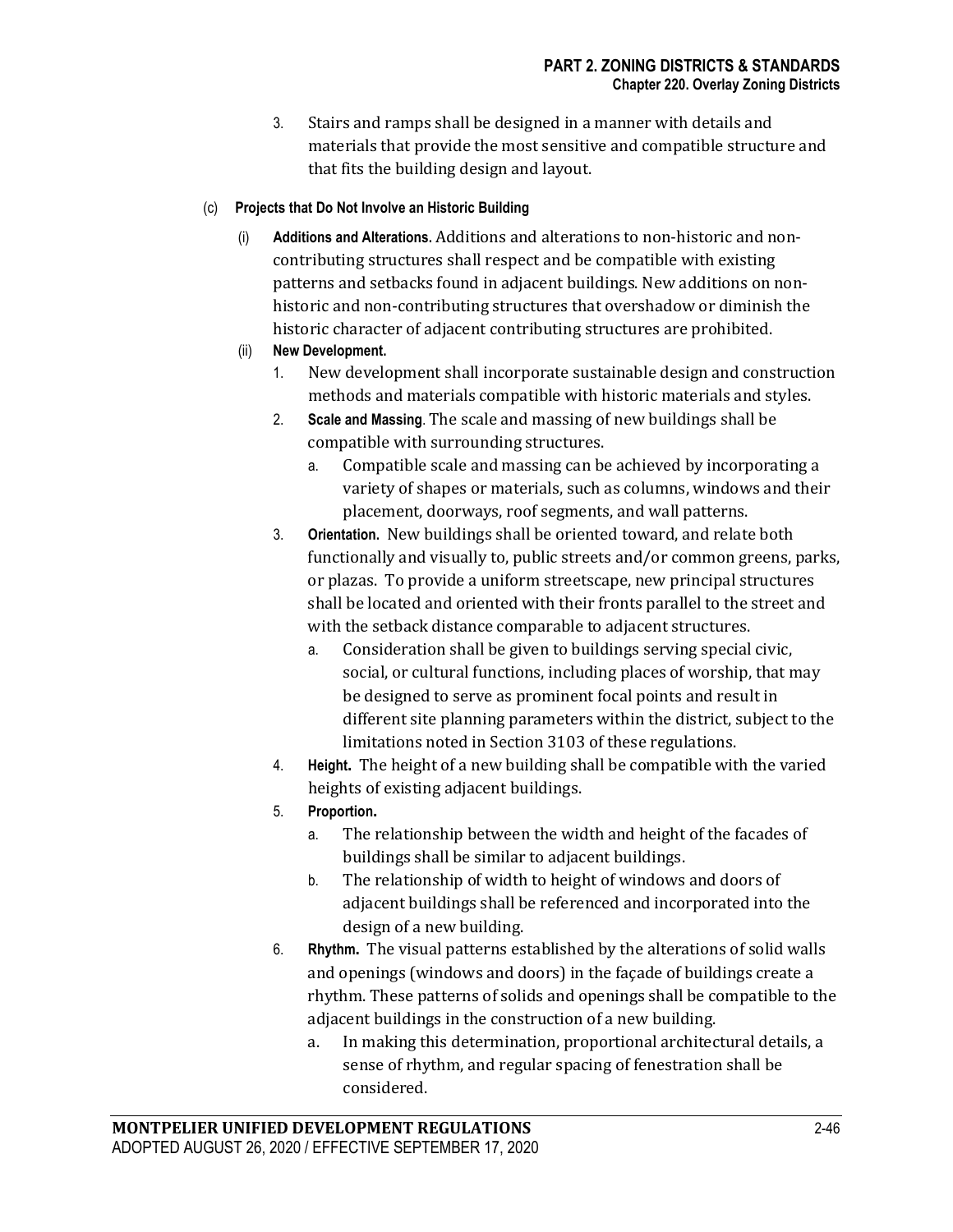- 7. **Continuity**. Physical elements such as yards, fences, evergreen masses, or building facades may combine to form lines of continuity along a street. These supporting design or landscape elements, and particularly those with historic value and purpose, shall be retained or referenced in new construction.
- 8. **Materials**. The materials of new construction shall be compatible with materials of surrounding buildings.
	- a. New construction shall be considered to be compatible if the materials used possess a kind or type that are appropriate to the District.
	- b. Materials selected shall either fit the Neighborhood context of the proposed building and/or reflect the nature and use of the structure.
	- c. Materials may be selected for the long-term performance and durability.
- 9. **Roofs.**
	- a. **Shape.** The roof shape shall be compatible with roof shapes in the surrounding area.
	- b. **Equipment and Fixtures.** Rooftop equipment and fixtures on flat roofs shall be concealed from eye level view from adjacent public rightsof-way, and from the ground level of any adjacent properties.
- 10. **Architectural Features.** Architectural features including but not limited to cornices, windows, shutters, fanlights, entablature and other forms of molding or unique detailing prevailing in the surrounding area shall be regarded as suggestive of the extent, nature, and scale of details that are appropriate for new buildings.
	- a. This subsection does not require that the details of historic buildings be duplicated.
- 11. **Context and Connectivity.** Building design shall be sensitive to the overall character and context of the Design Review Overlay District and to adjacent buildings.
	- a. New construction shall incorporate architectural elements that reinforce or add to the character of the area.
	- b. Other building elements and components such as lighting fixtures, sign size, design and sign placement, paving patterns, and landscape elements are to be selected and incorporated into new construction in a manner that provides compatibility with adjacent structures and sites.
- 12. **Accessory Buildings and Structures**.
	- a. New accessory buildings or structures shall be located within either the side yard or rear yard.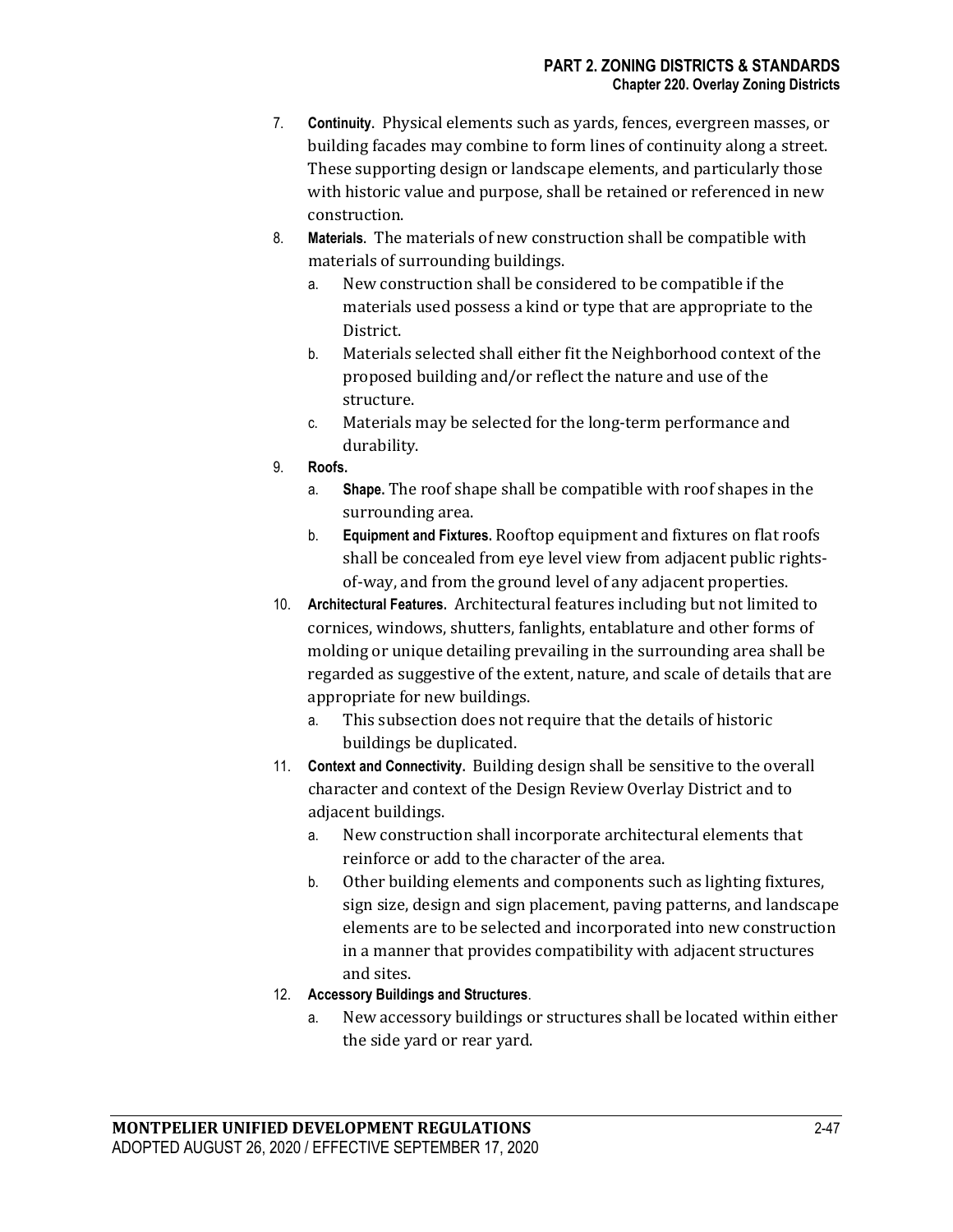- b. New accessory buildings shall not visually disrupt the streetscape or affect the integrity of the existing building or proposed new building.
- (d) **Demolition.** The demolition of any structure, or portion thereof, shall be reviewed under subsections (a), (b), and (c), as applicable.
- (e) **Signage**. The size, location, design, color, texture, lighting, and material of all exterior signs within the Design Review Overlay District shall be compatible with the buildings and structures of the site and surrounding properties. Additional guidance includes the following standards:
	- (i) Where appropriate, signing shall respect the original sign placement and sign "bands" on historic structures. If a building has multiple tenants, there shall be consistency in placement and size among all signs.
	- (ii) It is recommended that sign placement be centered over building entries.
	- (iii) Sign installation shall minimize damage to character defining materials on the building.
		- 1. In masonry buildings, fasteners shall be in the mortar joints.
	- (iv) Sign design, color, and typography shall respect historic precedents where appropriate, and shall be the appropriate scale for existing and new buildings.
	- (v) Sign support structures shall be compatible with the building architecture and must not be overly complex or dominant in and of themselves.
	- (vi) Lighting fixtures for signs on façades of Historic Buildings shall not conflict with or damage the building's architectural integrity, or cover or impact character-defining architectural features.
	- (vii) Lighting fixtures for signs mounted on all building façades shall be designed with appropriate housing, shielding, and photometrics to ensure that there is appropriate lighting levels and illumination that focuses on the sign panels exclusively.
- (f) **Outdoor Lighting Fixtures.** The structural design of outdoor lighting fixtures shall be compatible with the architectural design and function of the building and compatible with the neighborhood.
- (g) **Landscaping, Screening, and Site Furnishings** Projects within the Design Review Overlay District and subject to the landscaping requirements in Section 3203 shall consider the following:
	- (i) Site furnishings including fencing, seating and other types of site furniture visible from the street or side yards shall be considered within the context of the existing building, its site and its context.
	- (ii) Landscaping should not be placed or designed in a manner that would obscure or undermine key architectural patterns or elements on historic buildings.
	- (iii) When practicable, existing historic fencing shall be preserved or replicated when employed in either residential or commercial/institutional settings. For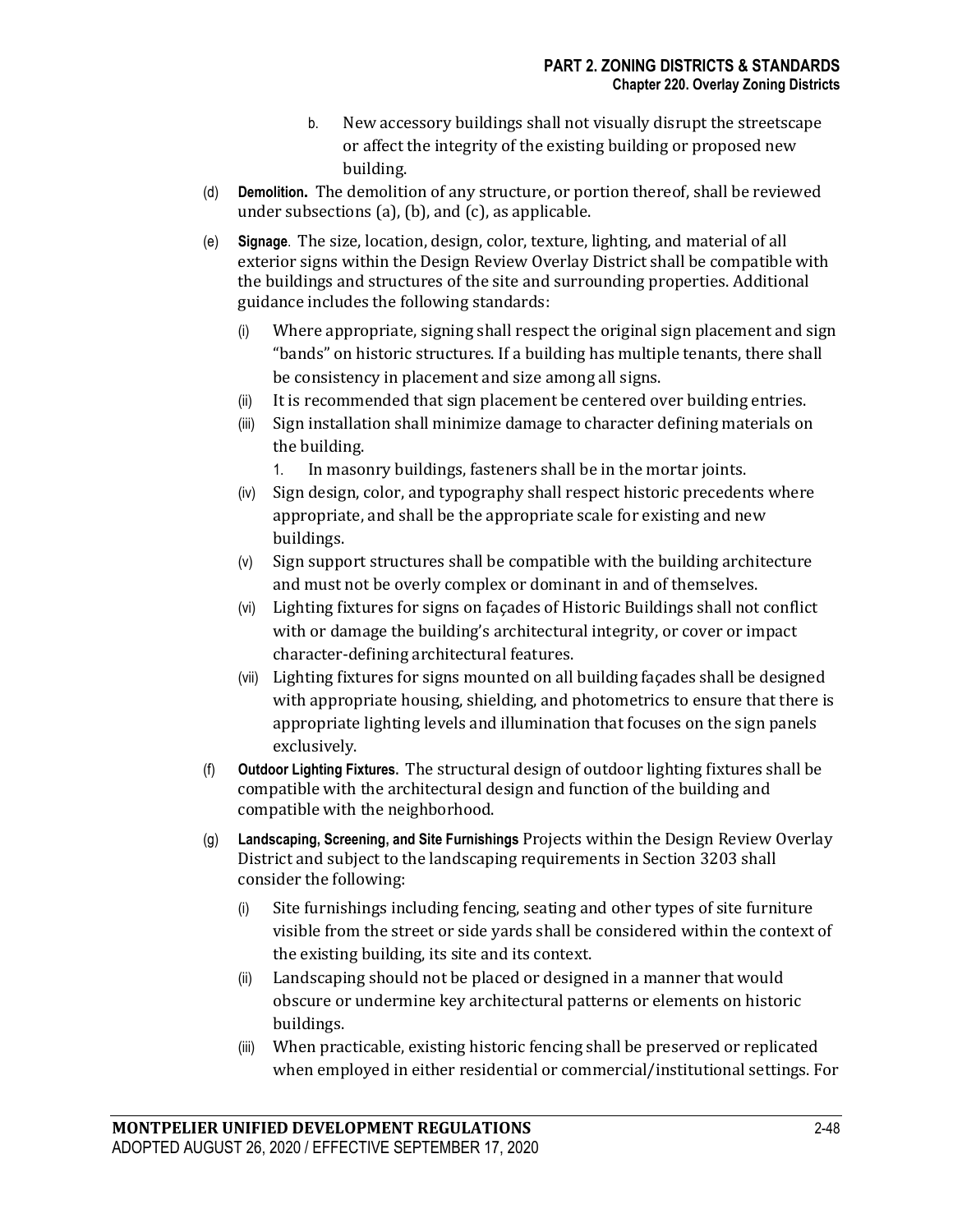new construction compatible materials and design patterns shall be employed.

- (iv) Mechanical equipment such as HVAC elements, utility structures, loading docks and trash receptacles shall be screened from public view either by: (i) siting on rooftops or in rear yard locations; or (ii) via screening with fencing and/or landscaping.
	- 1. "Green" fencing such as hedges planted with native and hardy landscape species can be employed as effective buffers and screens for utilities and other elements incompatible with an historic district and setting.
- (2) **Waivers –** When reviewing an application under these regulations, the Design Review Committee, the Administrative Officer, and the Development Review Board may consider exceptional circumstances including, but not limited to, cost and technical feasibility.
- 2201.I **Defined Terms.** The following defined terms are specific to the provisions of Section 2201. The general definitions under Chapter 510 shall apply to this Section unless otherwise specified in this subsection.
	- (1) **Alteration-** The change of the exterior features, appearance, or form of an existing building.
	- (2) **Architectural feature –** Any part of a building and general arrangement of the exterior of a building or other structure, including, but not limited to, type or textures of the building material and siding; the type and style of all windows, doors, porches, roofs, foundations, signs, landscaping, fencing and other appurtenant architectural fixtures, features, details or elements relative to the foregoing.
	- (3) **Character -** The visual aspects and physical features that comprise the appearance of a building. Character may include individual structures or the relationship between structures.
	- (4) **Character Defining Materials-** The construction materials included in a character defining feature of a building, structure, or site.
	- (5) **Compatible-** In harmony with surroundings considering, for example, balanced with or similar in size, scale, massing, outward appearance, fenestration, proportion, etc.
	- (6) **Cultural Landscape-** Historically significant places that show evidence of human interaction with the physical environment. Cultural landscapes include both cultural and natural resources and are associated with a historic event, activity, or person or exhibiting other cultural or aesthetic values. In addition to vegetation and topography, cultural landscapes may include water features, such as ponds, streams, and fountains; circulation features, such as roads, paths, steps, and walls; buildings; and furnishings, including fences, benches, lights and sculptural objects.
	- (7) **Elevation***-* The external face of a building or a drawing thereof.
	- (8) **Façade***-* Any one of the external vertical planes of a building. The primary facade of a building usually faces the street and serves as the building's main entrance.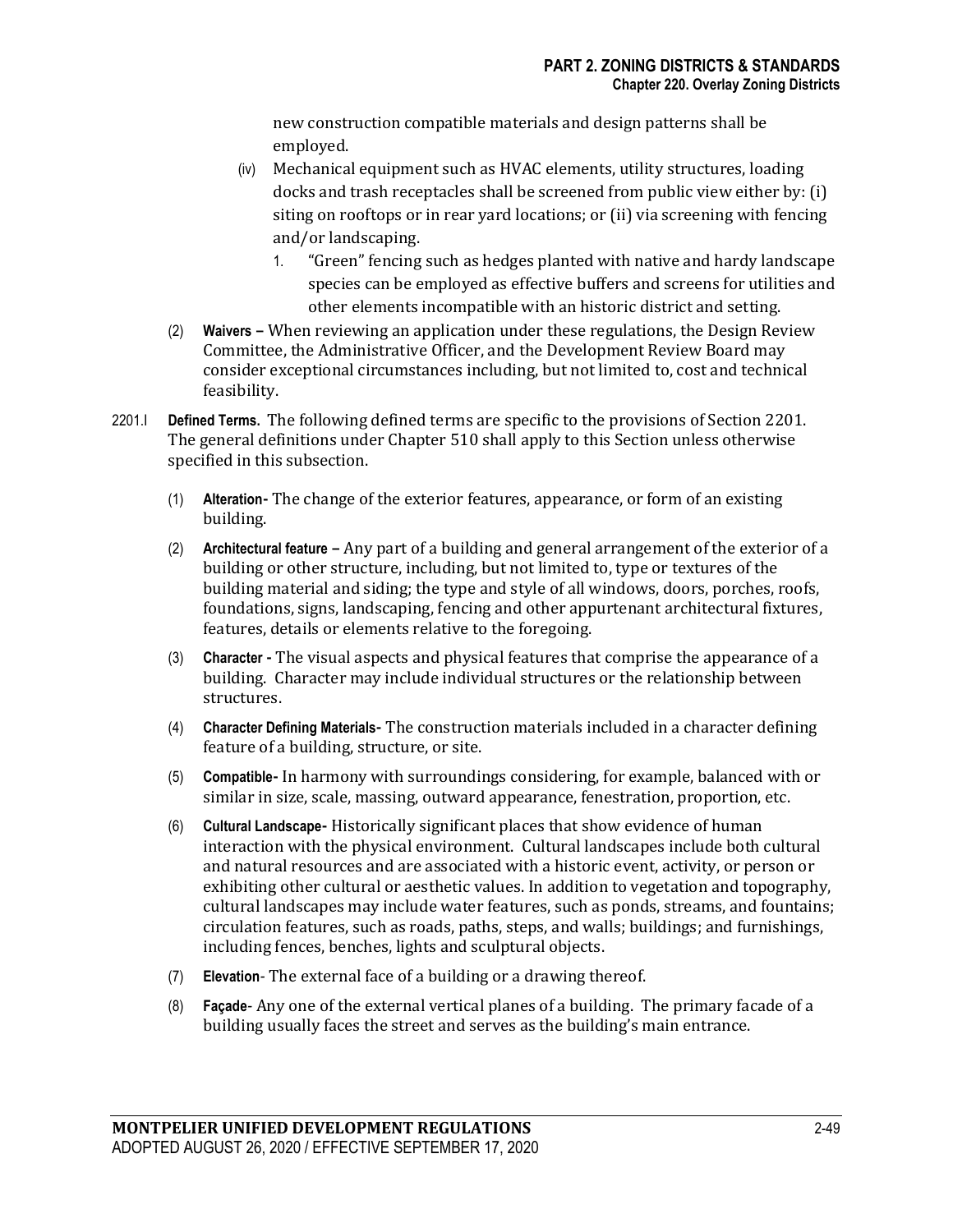- (9) **Feature, Character-Defining –** Building or landscape components that contribute to the historical or architectural interest, identity, or significance of a resource. This includes parts of buildings that if removed or inappropriately altered would compromise its architectural character or appearance. Character-defining features may include the overall shape of the building, its materials, craftsmanship, and decorative details, as well as the various aspects of its site and environment.
- (10) **Fenestration-** The arrangement of windows and doors on the elevations of a building.
- (11) **Historic Building-** Any building listed on the State Register or National Register of Historic Places.
- (12) **In-kind –** In-kind replacement refers to replacing an element with a matching element of the same material, size, shape, and appearance (excepting color).
- (13) **Integrity-** The ability of a property to convey its significance. Seven aspects or qualities that, in various combinations, define integrity include location, design, setting, materials, workmanship, feeling, and association.
- (14) **Mass, massing –** The bulk, form, and shape of a building.
- (15) **National Register of Historic Places** Those properties located in Montpelier, Vermont, and nominated for listing on the United States federal government's official list of districts, sites, buildings, structures, and objects deemed worthy of preservation for their historical significance, through a National Register of Historic Places Registration Form, last updated April 2017, as amended from time to time.
- (16) **Proportion-** Refers to the relationship of height to width of the various elements in a building's design.
- (17) **Resource –** In the context of historic preservation, a building, structure, site, district, or object. Also known as "cultural resource" or "historic resource."
- (18) **Resource, Contributing –** A building, structure, site, district, or object with qualities of historical or architectural interest. Generally contributing resources are more than 50 years old and are identified as contributing in the National Register of Historic Places nomination.
- (19) **Resource, Non-contributing –** A building, structure, site, district, or object without qualities of historical or architectural interest or significance.
- (20) **Rhythm –** A patterned repetition or alternation of formal elements (doors, windows, porches, etc.) or motifs to establish a repetitive pattern.
- (21) **Routine Maintenance –**The repair of any deterioration, wear or damage to a structure or any part thereof in order to return the same as nearly as practicable to its condition prior to the occurrence of such deterioration, wear, or damage with in-kind material and quality workmanship. Routine maintenance includes in-kind replacement of exterior elements or accessory hardware.
- (22) **Scale –** The size and mass of a building's façade and form in relation to nearby buildings. Important factors in establishing the scale of a façade include the physical relationship of elements, such as window area to wall area, the shape and size of fenestration, the bonding pattern of the brickwork, and details such as cornices and trim.